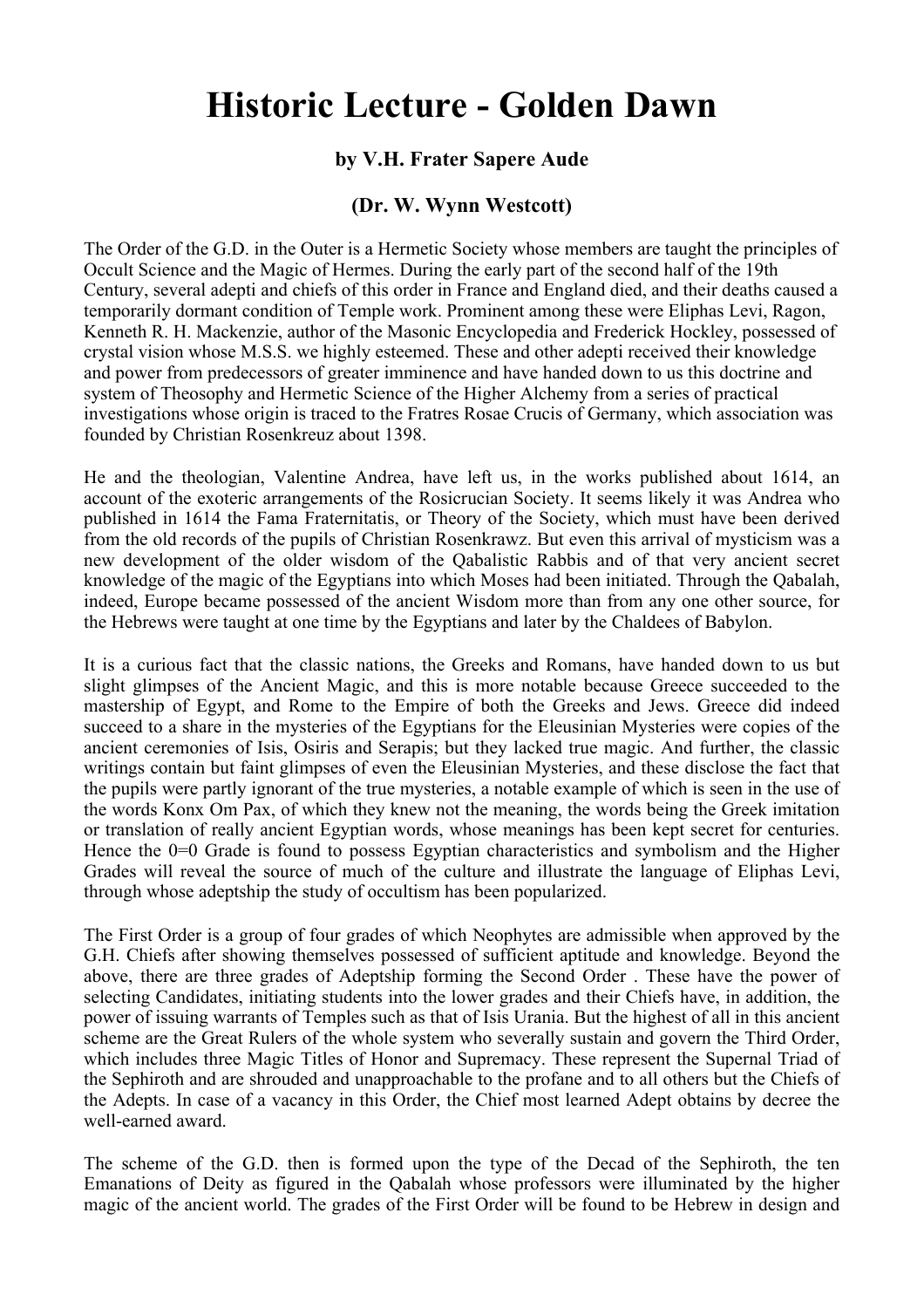tendency; and inasmuch as the influx of time brought on the revelation of the Christos, the Tiphareth, the Beauty of Microprosopos, Christian design is reflected in the higher degrees.

The Neophyte Grade and the 1st, 2nd, 3rd and 4th Grades, which this present Isis Urania Temple is authorized to confer after due examination and approval, posses rituals and secrets which have been received from the G.H. Chief adepts and these are placed in our hands to use in the tuition of pupils in the ancient methods of this Order. This Temple (Isis Urania) was consecrated as a successor to Hermanubis No. 2 which had ceased to exist owing to the death of all its Chiefs.

The Temple No. 1 of Licht, Liebe, Libra is a group of Continental mystics who have not been in the habit of performing ceremonies in open lodge, but have conferred the grades chiefly in privacy and in the presence of two or three members, so there is no accurate record of name and rank of all these members. Soon after the formation of Temple No. 3, permission was granted for the consecration of Osiris Temple No. 4 at Weston-Super-Mare under rule of V.H. Frater "Crux dat Salubrem" and the West of England has been assigned to him as a province. Almost at the same time, the Horus Temple No. 5 under the rule of V.H. Fratre "Vote Vita Mea" was also consecrated at Bredford in Yorkshire. These three Temples have members also in the United States, Hindustan, Palestine, Denmark, etc.

The name of the Order in various languages is:

In Hebrew: Morning Light Shining Society (Chabrath (or Chaorah) Zoreh Aour Bakker) which means The Society of the Shining Light of Dawn.

In Latin: Aurora. In German: Die Goldene Demmerung. In French: L'Aube d' OrÆ.

Reference may now be made to the Society which was reconstructed by Robert Wentworth Little, student of the mysteries. This Society, which has branches in England, Scotland and the United States, is allied with the G.D. It perpetuated one form of Rosicrucian initiation which was conferred 100 years ago in England and which was mentioned by Godfrey Higgins in his work The Anacalypsis, or an Attempt to Withdraw the Veil of the Saitic Isis. Fratre Little was a student of the school of Levi and also an eminent Freemason, and the Rosicrucian Society as revised by him was made by intention and permission essentially masonic, thus severing all connection with those Adepts who have not been Craftsmen, as Basil Valentine, Artephus, Nicolas Flamel, Jacob Behmen and Robert Fludd. The Rosicrucian Society in the same manner fails to recognize any worth for occult research in women. This is also an innovation or the scheme of the Ancient Mysteries in many of which, notably those of Isis priestesses and virgin prophetesses, were prominent ministers.

Note specifically, that there are several instances in the ancient M.S. of our Order, which are written in cypher, where reference is made to the fratres and sorores, the words "her or him" occur showing that in olden time, as at the present day, women rose to high rank and attainment in the secret knowledge of the Order. Mention may be suitably made to Pernelle, the wife and fellow-worker of Nicolas Flamel, of Martine Berthereau, companion of Baron Jean de Chatelet who died about 1645 and of the widow lady afterwards symbolized by him as Sophia (Heavenly Wisdom), fellow student and inspirer of John Georg Gichtel who died about 1700. The occultists of today cannot need to be reminded of the great Hermetists and Theosophists of recent times: of D. Anna Kingsford, who was indeed illuminated by the Sun of Light; of Madame Blavatsky, leader of the T.S. No occult student, however wide apart his own favored path of wisdom, could fail to recognize in her a master mind in a woman's frame.

I cannot fail to express the lament which followed the passing of D. William Robert Woodman, for many years known as the supreme Magus of the Society Ros. in Anglia which is exoteric in its outer grades but whose concerns are regulated by an inner circle of adepti who still hold the secrets of the R.:. C.:. and its masonic society.